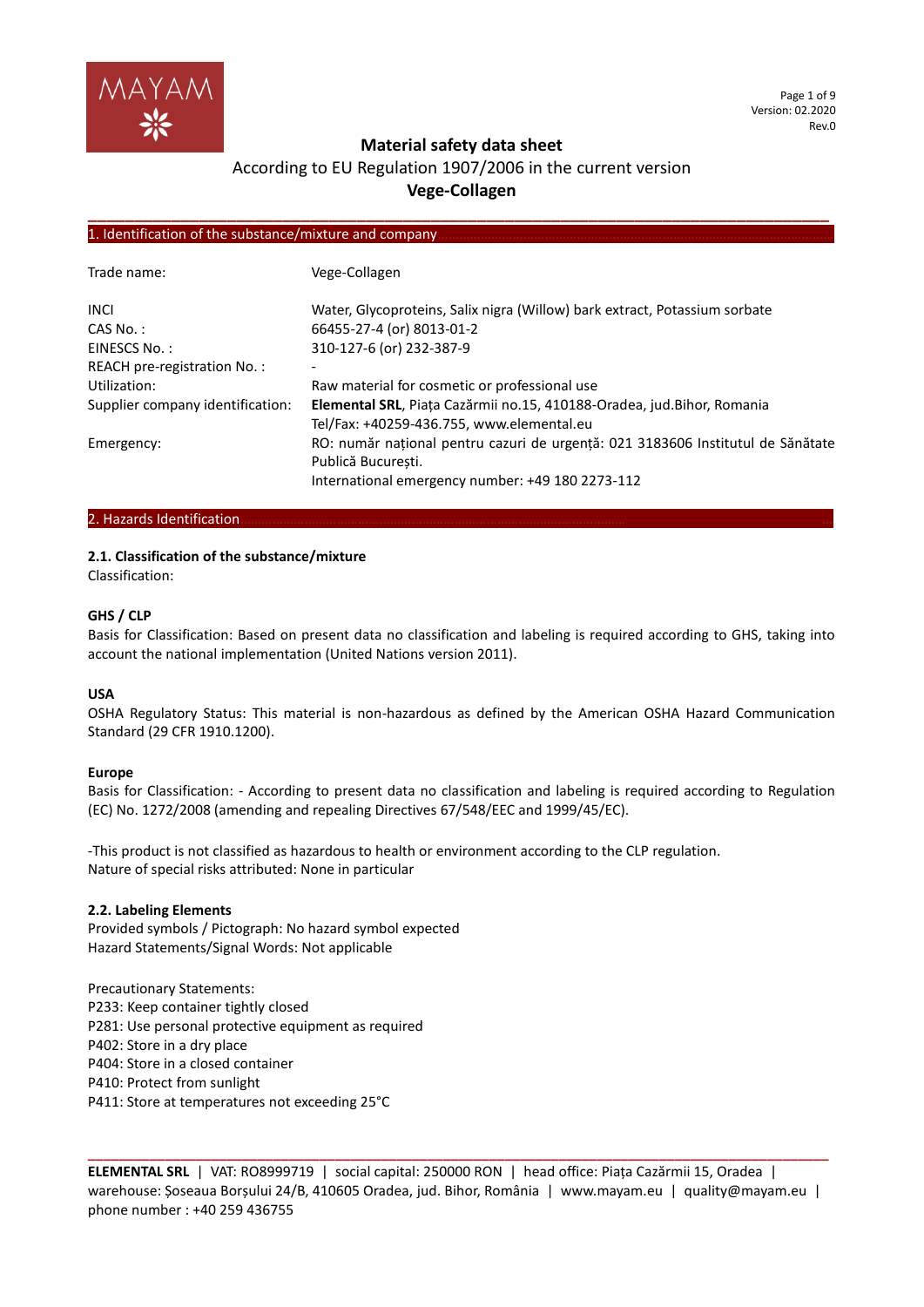

Page 2 of 9 Version: 02.2020 Rev.0

# **Material safety data sheet**

# According to EU Regulation 1907/2006 in the current version **Vege-Collagen**

**\_\_\_\_\_\_\_\_\_\_\_\_\_\_\_\_\_\_\_\_\_\_\_\_\_\_\_\_\_\_\_\_\_\_\_\_\_\_\_\_\_\_\_\_\_\_\_\_\_\_\_\_\_\_\_\_\_\_\_\_\_\_\_\_\_\_\_\_\_\_\_\_\_\_\_\_\_\_\_\_**

# **2.3. Other hazards which do not result in classification**

No particular fire or explosion hazard. By mechanical effect: No particular hazards By hydroscopic effect: No particular hazards

# **US NFPA 704 (National Fire Protection Association) Hazard Rating System:**

Health hazard: Rating 0; Normal Material Flammability: Rating 0, Will Not Burn Reactivity: Rating 0, Stable Other Hazard Information: None

# **Results of PBT and vPvB assessment:**

-PBT: Not applicable -vPvB: Not applicable

# 3. Declaration of ingredients.

# **3.1. Composition/information on ingredients**

Common Chemical Name: Glycoproteins

Chemical Family: Proteins

**Description:** Mixture: consisting of the following components. This section describes all components of the mixture

| <b>Substance</b>                  | <b>CAS Numbers</b>           | <b>EC Numbers</b>           | Percentage        |
|-----------------------------------|------------------------------|-----------------------------|-------------------|
| Water                             | 7732-18-5                    | 231-791-2                   | $74.00 - 84.00\%$ |
| Glycoproteins                     | 66455-27-4 (or)<br>8013-01-2 | 310-127-6 (or)<br>232-387-9 | $13.00 - 18.00\%$ |
| Salix Nigra (Willow) Bark Extract | 84650-64-6                   | 283-522-3                   | $4.00 - 6.00\%$   |
| Potassium Sorbate                 | 24634-61-5                   | 246-376-1                   | $0.45 - 0.55\%$   |

Formula: Not applicable

# 4. First aid measures………………………………………………………………………………………… ………

# **4.1. Description of first aid measures**

**General:** In all cases of doubt, or when symptoms persist, seek medical attention.

**Direct contact with skin:** Rinse immediately with soap and water. Get medical advice if irritation develops.

**Direct contact with eyes:** Immediately rinse with plenty of water for at least 15 minutes, while keeping the eyes wide open. Consult with a physician.

**Inhalation:** Move to fresh air from exposure area. Get medical attention for any breathing difficulty.

**ELEMENTAL SRL** | VAT: RO8999719 | social capital: 250000 RON | head office: Piața Cazărmii 15, Oradea | warehouse: Șoseaua Borșului 24/B, 410605 Oradea, jud. Bihor, România | www.mayam.eu | quality@mayam.eu | phone number : +40 259 436755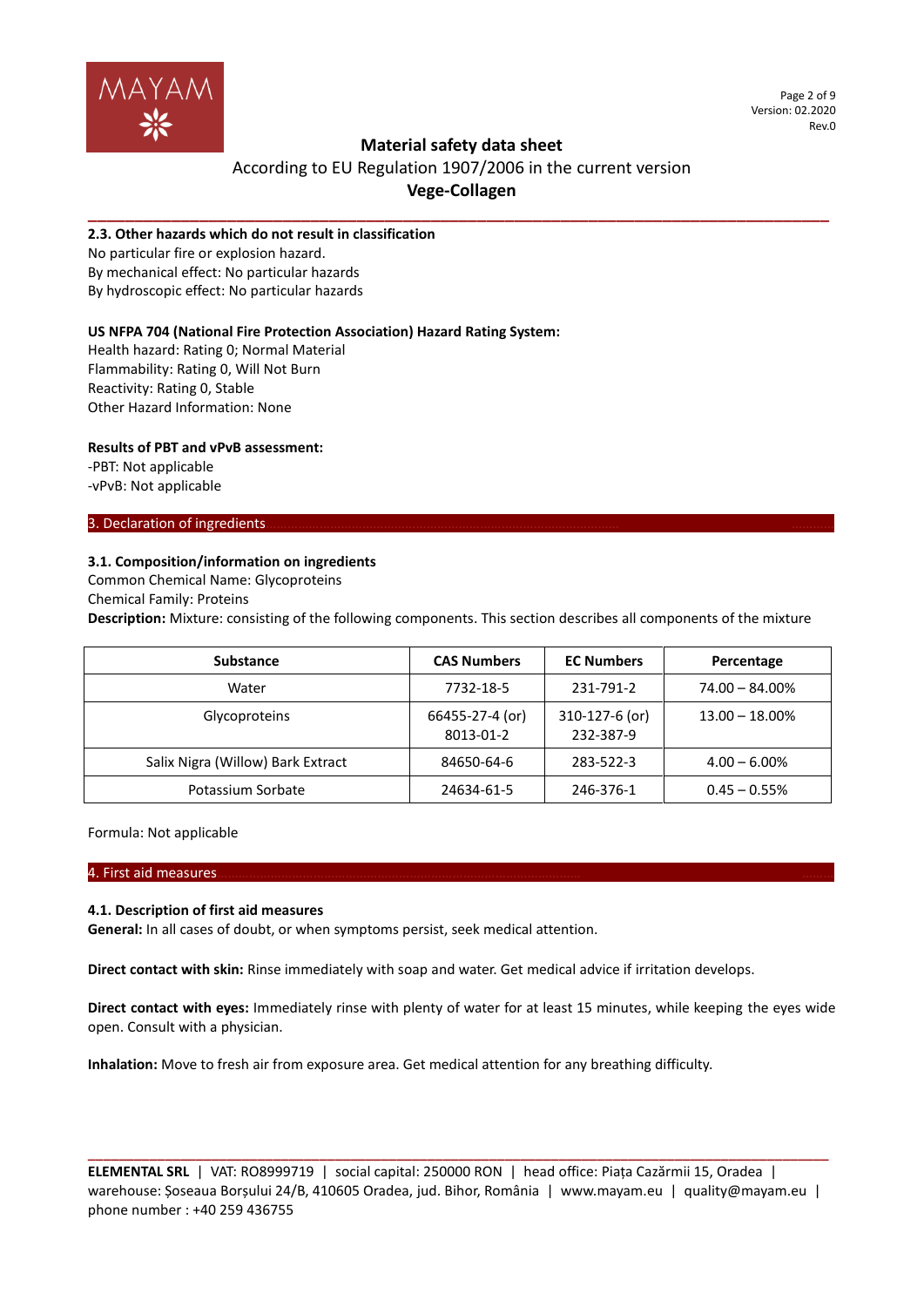

# **Material safety data sheet**

According to EU Regulation 1907/2006 in the current version **Vege-Collagen**

**\_\_\_\_\_\_\_\_\_\_\_\_\_\_\_\_\_\_\_\_\_\_\_\_\_\_\_\_\_\_\_\_\_\_\_\_\_\_\_\_\_\_\_\_\_\_\_\_\_\_\_\_\_\_\_\_\_\_\_\_\_\_\_\_\_\_\_\_\_\_\_\_\_\_\_\_\_\_\_\_**

**Ingestion:** Consult with a physician.

**Protection of first-aiders:** No special protection required.

## **4.2. Most important symptoms and effects, both acute and delayed**

Symptoms and effects: No data available

**4.3. Indication of any immediate medical attention and special treatment needed** Indication: No data available

5. Fire fighting measures.

## **5.1. Extinguishing media**

Extinguishing Media: Water, dry chemicals, foam, carbon dioxide.

### **5.2. Special hazards arising from the substance/mixture**

Unusual Fire and Explosion Hazards: None known

### **5.3. Advice for firefighters**

Special Fire Fighting Procedures: Move container from fire area if it can be done without risk. Avoid inhalation of material or combustion by-products. Stay upwind and keep out of low area. Protection for fire-fighters: Boots, gloves, goggles.

6. Accidental release measures.

### **6.1.Personal precautions, protective equipment and emergency procedures**

For non-emergency personnel: Avoid contact with eyes. For emergency responders: Avoid contact with eyes.

Personal Protective Equipment:- Protective goggles

### **6.2. Environmental precautions**

Environmental Protection Measures: Prevent entry into sewers and waterways. Do not allow material to contaminate ground water system.

### **6.3. Methods and material for containment and cleaning up**

Recovery: Pick up free liquid for recycling or disposal. Residual liquid can be absorbed on an inert material. Cleaning/Decontamination: Wash non-recoverable remainder with water.

### **6.4. Reference to other sections**

References: Refer to paragraphs 8 and 13 for more information.

## 7. Handling and storage

### **7.1. Precaution for safe handling**

Technical measures: Labeling: Keep out of the reach of children.

**ELEMENTAL SRL** | VAT: RO8999719 | social capital: 250000 RON | head office: Piața Cazărmii 15, Oradea | warehouse: Șoseaua Borșului 24/B, 410605 Oradea, jud. Bihor, România | www.mayam.eu | quality@mayam.eu | phone number : +40 259 436755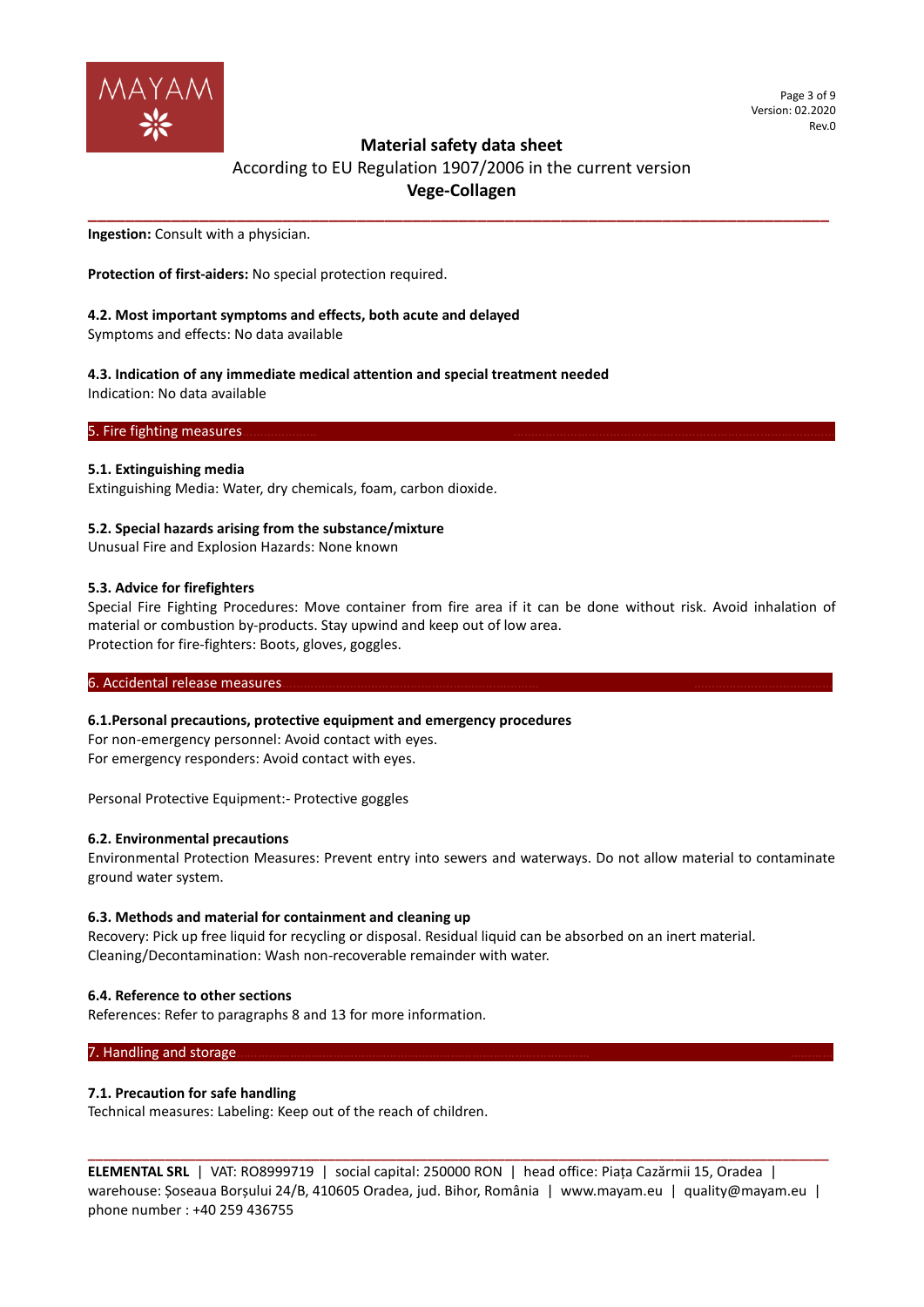

Page 4 of 9 Version: 02.2020 Rev.0

# **Material safety data sheet**

# According to EU Regulation 1907/2006 in the current version **Vege-Collagen**

**\_\_\_\_\_\_\_\_\_\_\_\_\_\_\_\_\_\_\_\_\_\_\_\_\_\_\_\_\_\_\_\_\_\_\_\_\_\_\_\_\_\_\_\_\_\_\_\_\_\_\_\_\_\_\_\_\_\_\_\_\_\_\_\_\_\_\_\_\_\_\_\_\_\_\_\_\_\_\_\_**

Measures: For industrial use, only as directed. Safe handling advice: Wash hands after use. Avoid storage near feed or food stuff.

# **7.2. Conditions for safe storage, including any incompatibilities**

Technical measures: Keep container closed.

Recommended Storage Conditions: Store in a cool, dry place. This material must be stored at room temperature (23°C/25°C). It should not be exposed to excessive heat or cold. Do not freeze.

Incompatible products: Avoid contact with strong oxidizers.

Refer to the detailed list of incompatible materials (Section 10 Stability/Reactivity).

Packaging: Product may be packaged in normal commercial packaging.

Packaging materials: Recommended - Polypropylene & High Density Polyethylene.

# **7.3. Specific and use(s)**

Use(s): Cosmetic use.

## 8. Exposure controls / personal protection.

Precautionary statements: Ensure adequate ventilation.

## **8.1. Control parameters**

| Occupational exposure Limits: |                |  |
|-------------------------------|----------------|--|
| France:                       | Not Determined |  |
| ACGIH:                        | Not Determined |  |
| Korea:                        | Not Determined |  |
| UK:                           | Not Determined |  |
| Surveillance procedures:      | Not Determined |  |
| <b>Engineering measures:</b>  | Not Determined |  |

# **8.2. Exposure controls/ Personal Protective Equipment**

| Respiratory protection:              | Local exhaust.                                                         |
|--------------------------------------|------------------------------------------------------------------------|
| Hand protection                      | Protective gloves made of rubber or neoprene.                          |
| Eye protection:                      | Safety glasses.                                                        |
| Collective emergency equipment:      | Eye fountain.                                                          |
| Skin and Body Protection:            | Suitable protective clothing.                                          |
| Hygiene measures:                    | Handle in accordance with good industrial hygiene and safety practice. |
| Measures related to the Environment: | No particular measures.                                                |

**ELEMENTAL SRL** | VAT: RO8999719 | social capital: 250000 RON | head office: Piața Cazărmii 15, Oradea | warehouse: Șoseaua Borșului 24/B, 410605 Oradea, jud. Bihor, România | www.mayam.eu | quality@mayam.eu | phone number : +40 259 436755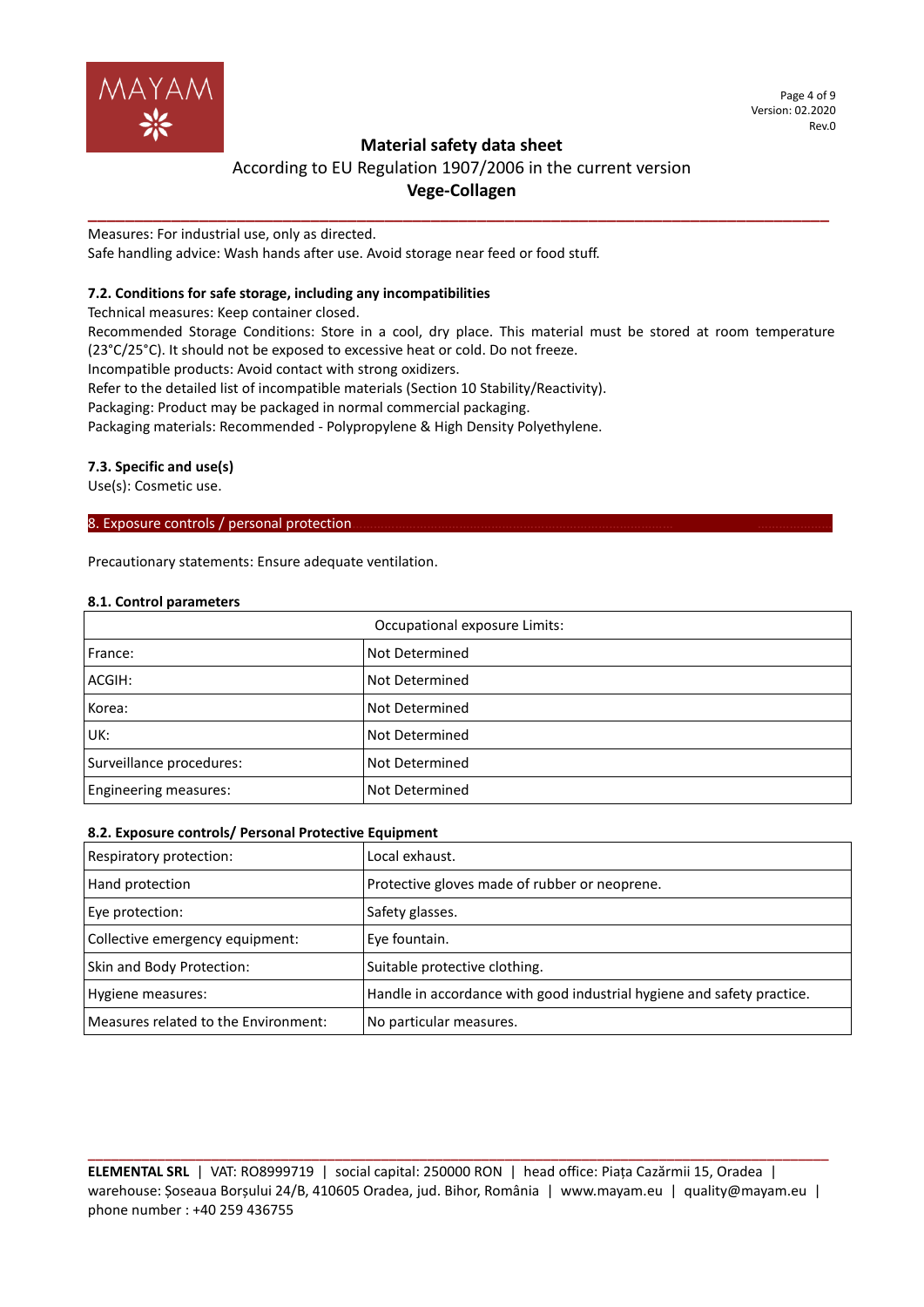

Page 5 of 9 Version: 02.2020 Rev.0

# **Material safety data sheet**

According to EU Regulation 1907/2006 in the current version **Vege-Collagen**

**\_\_\_\_\_\_\_\_\_\_\_\_\_\_\_\_\_\_\_\_\_\_\_\_\_\_\_\_\_\_\_\_\_\_\_\_\_\_\_\_\_\_\_\_\_\_\_\_\_\_\_\_\_\_\_\_\_\_\_\_\_\_\_\_\_\_\_\_\_\_\_\_\_\_\_\_\_\_\_\_**

9. Physical and chemical properties

## **9.1. Information on basic physical and chemical properties**

**Appearance:** Hazy viscous light yellow liquid **Color (Gardner):** 8 Maximum **Odor:** Slight, characteristic **pH (as-is @ 25°C):** 4.0 – 6.0 **NVM (1g-1hr-105°C):** 13.0 – 18.0% **Ash (800°C):** 3.0% Maximum **Oligosaccharide Content:** 12.0% Maximum **Protein Content (NIT x 6.25):** 6.0 – 10.0% **Heavy Metals:** < 20 ppm **Lead:** < 10 ppm **Arsenic:** < 2 ppm **Cadmium:** < 1 ppm **Microbial Content:** < 100 CFU/g; No pathogens **Yeast & Mold:** < 100 CFU/g **Gram Negative Bacteria:** 0 CFU/g **Specific Gravity:** Not determined **Vapor density:** Not applicable **Boiling Point:** Not determined **Freezing Point:** Not determined **Melting point:** Not applicable **Flash point:** > 200°F Oxidizing properties: Non oxidizing material according to EC criteria. **Solubility**: In water: Soluble In organic solvents: Not determined Log P: Not determined

## **9.2. Other information**

Information: N/A

# 10. Stability and reactivity

**10.1. Reactivity** Reactivity: None known

### **10.2. Chemical stability**

Stability: Stable under ordinary conditions of use and storage up to one year then re-test to full product specifications to extend shelf life.

### **10.3. Possibility of hazardous reactions**

Hazardous reaction: None known

#### **10.4. Conditions to avoid**

**ELEMENTAL SRL** | VAT: RO8999719 | social capital: 250000 RON | head office: Piața Cazărmii 15, Oradea | warehouse: Șoseaua Borșului 24/B, 410605 Oradea, jud. Bihor, România | www.mayam.eu | quality@mayam.eu | phone number : +40 259 436755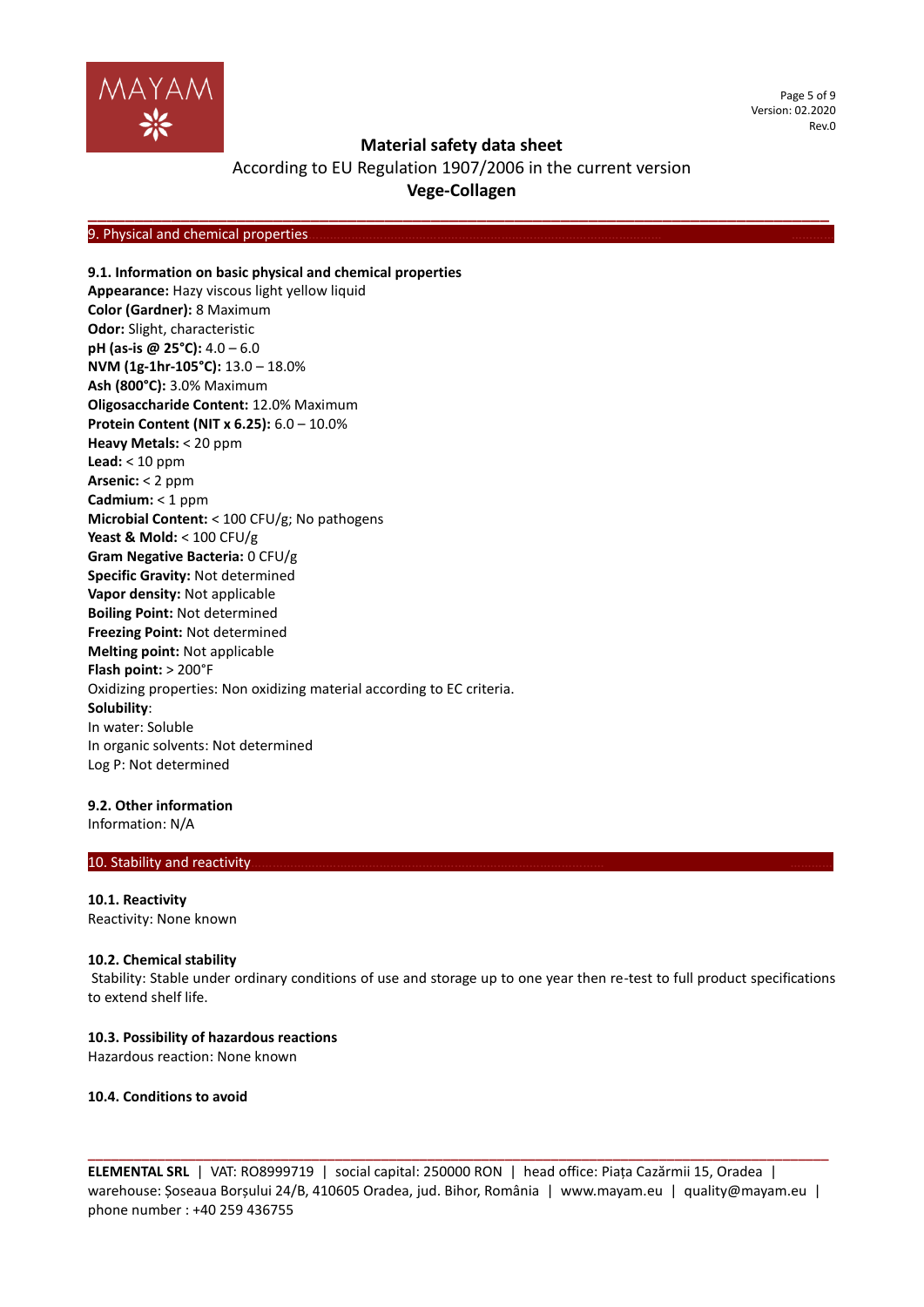

# **Material safety data sheet**

# According to EU Regulation 1907/2006 in the current version **Vege-Collagen**

**\_\_\_\_\_\_\_\_\_\_\_\_\_\_\_\_\_\_\_\_\_\_\_\_\_\_\_\_\_\_\_\_\_\_\_\_\_\_\_\_\_\_\_\_\_\_\_\_\_\_\_\_\_\_\_\_\_\_\_\_\_\_\_\_\_\_\_\_\_\_\_\_\_\_\_\_\_\_\_\_**

Conditions to avoid: No dangerous reactions known under use of normal conditions. Avoid extreme heat. **10.5. Incompatible materials**

Incompatibility: No dangerous reaction known with common products.

# **10.6. Hazardous decomposition products**

Hazardous decomposition: None known

## 11. Toxicological information.

# **11.1. Information on toxicological effects**

Ingestion: Not Determined Dermal: Not Determined Ocular: Not Determined Inhalation: Not Determined Acute toxicity data: Not Determined Sensitization: Non-Primary Sensitizers Repeated dose toxicity: No known effects Subacute to chronic toxicity: Not Determined Additional Toxicological Information: This product is not subject to classification according to the calculation method of the General EU Classification Guidelines for Preparations as issued in the latest version.

# **Specific effects:**

Carcinogenicity: No known effects Mutagenicity: No known effects Reproductive toxicity: No known effects Neuro-toxicity: No known effects For more information: Does not present any particular risk on handling under normal conditions of good occupational hygiene practice.

# **This product has not been tested for the following:**

-Primary cutaneous and corrosive irritation -Acute oral toxicity -Mutagenicity/genotoxicity

### 12. Ecological information.

**12.1. Toxicity** Toxicity: Not determined

**12.2. Persistence and degradability** Persistence and degradability: Not determined

**12.3. Bioaccumulative potential** Bioaccumulative potential: Not determined

**12.4. Mobility**

**ELEMENTAL SRL** | VAT: RO8999719 | social capital: 250000 RON | head office: Piața Cazărmii 15, Oradea | warehouse: Șoseaua Borșului 24/B, 410605 Oradea, jud. Bihor, România | www.mayam.eu | quality@mayam.eu | phone number : +40 259 436755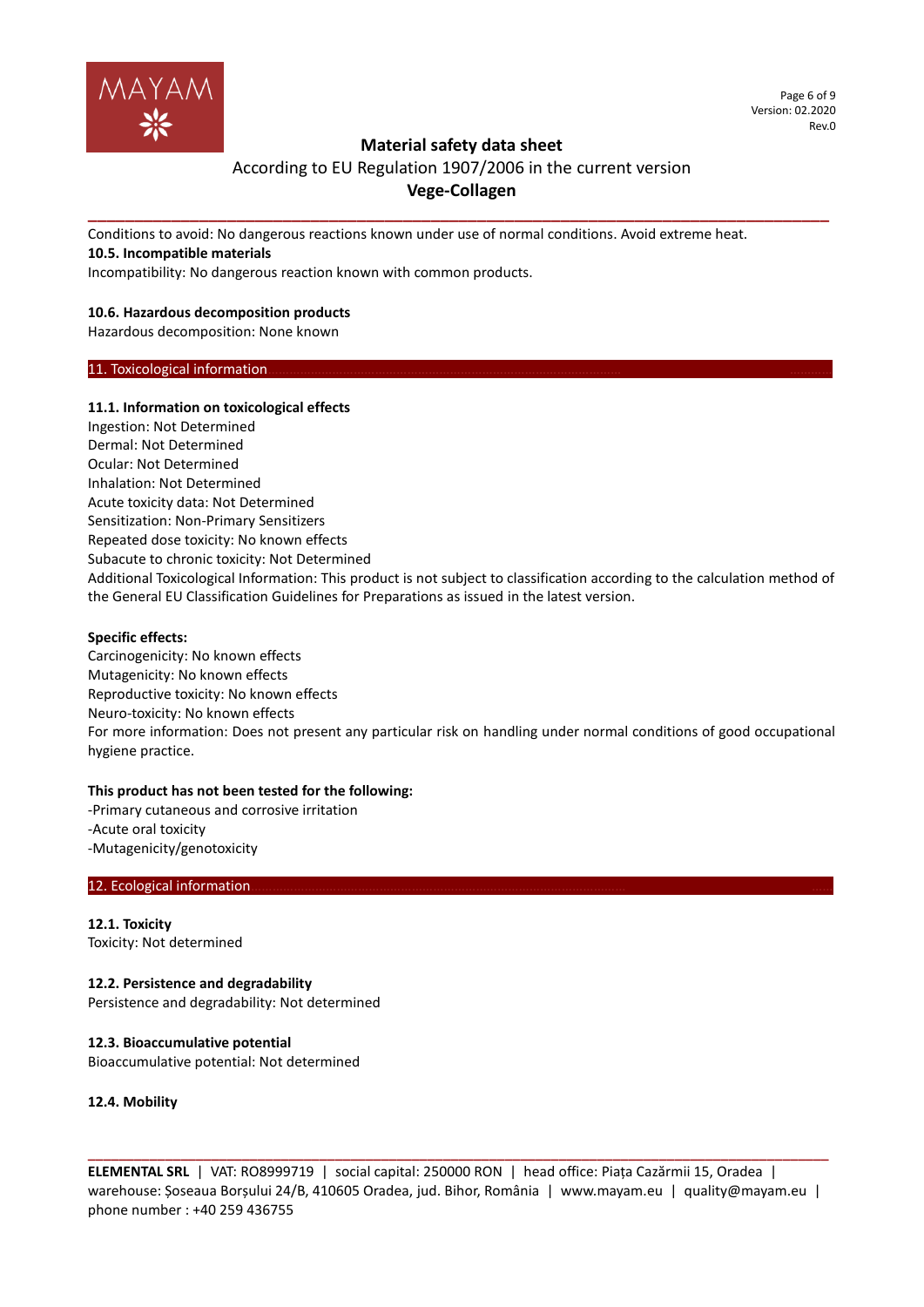

Page 7 of 9 Version: 02.2020 Rev.0

# **Material safety data sheet**

# According to EU Regulation 1907/2006 in the current version **Vege-Collagen**

**\_\_\_\_\_\_\_\_\_\_\_\_\_\_\_\_\_\_\_\_\_\_\_\_\_\_\_\_\_\_\_\_\_\_\_\_\_\_\_\_\_\_\_\_\_\_\_\_\_\_\_\_\_\_\_\_\_\_\_\_\_\_\_\_\_\_\_\_\_\_\_\_\_\_\_\_\_\_\_\_**

Precipitation:

Expected behavior of the product: Ultimate destination of the product: Soil & sediment.

# **12.5. Results of PBT and vPvB assessment**

Results of PBT and vPvB assessment: Not determined

# **12.6. Other adverse effects**

Other adverse effects: None known

13. Disposal considerations

## **13.1. Waste treatment methods**

## **Residues from product**

Prohibition: Do not allow the product to be released into the Environment. Destruction/Disposal: Dispose of in accordance with relevant local regulations

## **Contaminated packaging**

Decontamination/cleaning: Cleaning is not required prior to disposal.

Destruction/Disposal: Note: Take all necessary precautions when disposing of this product according to local regulations.

## 14. Transport information.

**14.1. UN number** Number: None

# **14.2. UN proper shipping name**

Shipping name: None

### **14.3. Transport hazard class(es)**

| Hazard class:     | Not classified as dangerous for transport.                                      |
|-------------------|---------------------------------------------------------------------------------|
| Land (rail/road): | Material is not restrictive for land transport and is not regulated by ADR/RID  |
| Sea:              | Material is not restrictive for sea transport and is not regulated by IMO/IMDG  |
| Air:              | Material is not restrictive for land transport and is not regulated by ICA/IATA |
| Marine Pollutant: | No.                                                                             |

Transport/Additional Information: Not regulated for US DOT Transport in non-bulk containers. This material is not dangerous or hazardous.

### **14.4. Picking group**

Picking group: None

# **14.5. Environmental hazards**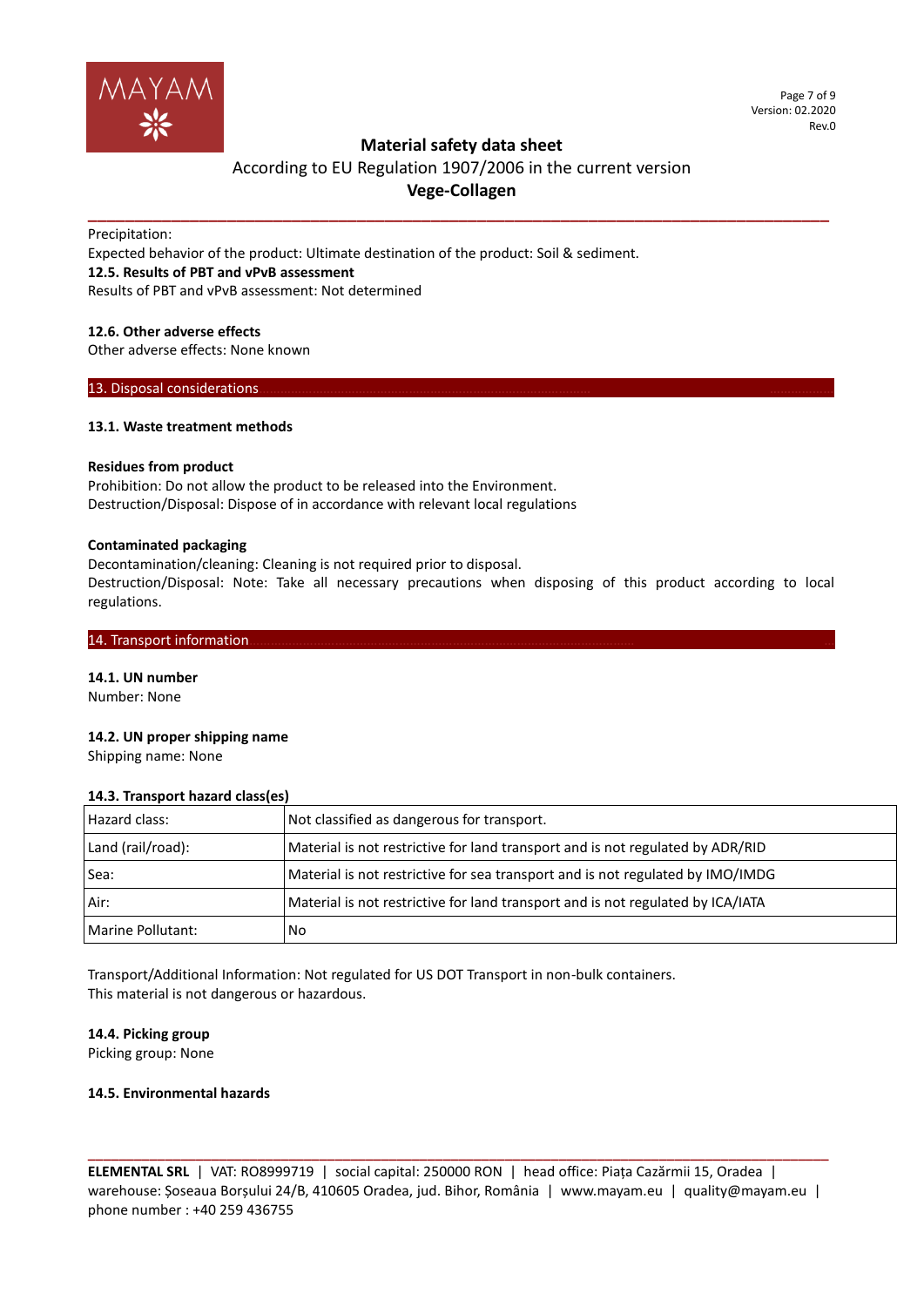

# **Material safety data sheet**

# According to EU Regulation 1907/2006 in the current version **Vege-Collagen**

**\_\_\_\_\_\_\_\_\_\_\_\_\_\_\_\_\_\_\_\_\_\_\_\_\_\_\_\_\_\_\_\_\_\_\_\_\_\_\_\_\_\_\_\_\_\_\_\_\_\_\_\_\_\_\_\_\_\_\_\_\_\_\_\_\_\_\_\_\_\_\_\_\_\_\_\_\_\_\_\_**

Environmental hazards: None

**14.6. Special precautions for user** Precautions: None known **14.7. Transport in bulk according to Annex II of MARPOL 73/78 and the IBC Code** Transport in bulk: N/A

## 15. Regulatory information.

# **15.1. Safety, health an environmental regulations/legislation specific for the substance/mixture**

# **Labeling:**

EC regulations: This product does not need to be labeled in accordance with EC Directives or respective national laws

# **Further regulations**

United Kingdom: Handle in accordance with relevant British regulation: control of substance Hazardous to Health Regulations Environmental Hygiene Guidance: EH40 Workplace Exposure Limits (revised annually) Korea regulations: Industrial safety and hygiene regulation: No Hazardous material control regulation: No Fire prevention regulation: No

# **Other regulations**

| EINECS inventory status:  |                          |  |
|---------------------------|--------------------------|--|
| Aqua:                     | 231-791-2                |  |
| Glycoproteins:            | 310-127-6 (or) 232-387-9 |  |
| Salix Nigra Bark Extract: | 283-522-3                |  |
| Potassium Sorbate:        | 246-376-1                |  |

# **Other regulations (continued):**

TSCA inventory status: Exempt

AICS inventory status: Exempt: 66455-27-4

Listed: 7732-18-5 & 8013-01-2 & 84650-64-6 & 24634-61-5

Canadian (CEPA DSL) inventory status: Exempt: Salix Nigra (Willow) Bark Extract (84650-64-6)

Listed as Water (DSL) & Glycoproteins (DSL) (or) Yeast, ext. (DSL) & 2,4- Hexadienoic acid, potassium salt, (Õ,Õ)- (DSL)

Japan (MITI list): Water & Glycoproteins & Salix Nigra (Willow) Bark Extract & Potassium Sorbate

Korea: Water & Glycoproteins & Salix Nigra (Willow) Bark Extract & Potassium Sorbate

China inventory status: Water & Glycoproteins & Salix Nigra (Willow) Bark Extract & Potassium Sorbate Philippines inventory status: Exempt: Glycoproteins (66455-27-4) & Salix Nigra (Willow) Bark Extract (84650-64-6) Listed as Water & Yeast, ext. & 2,4-Hexadienoic acid, potassium salt (1:1), (2E,4E)-

# **15.2. Chemical safety assessment**

Assessment: N/A

**ELEMENTAL SRL** | VAT: RO8999719 | social capital: 250000 RON | head office: Piața Cazărmii 15, Oradea | warehouse: Șoseaua Borșului 24/B, 410605 Oradea, jud. Bihor, România | www.mayam.eu | quality@mayam.eu | phone number : +40 259 436755